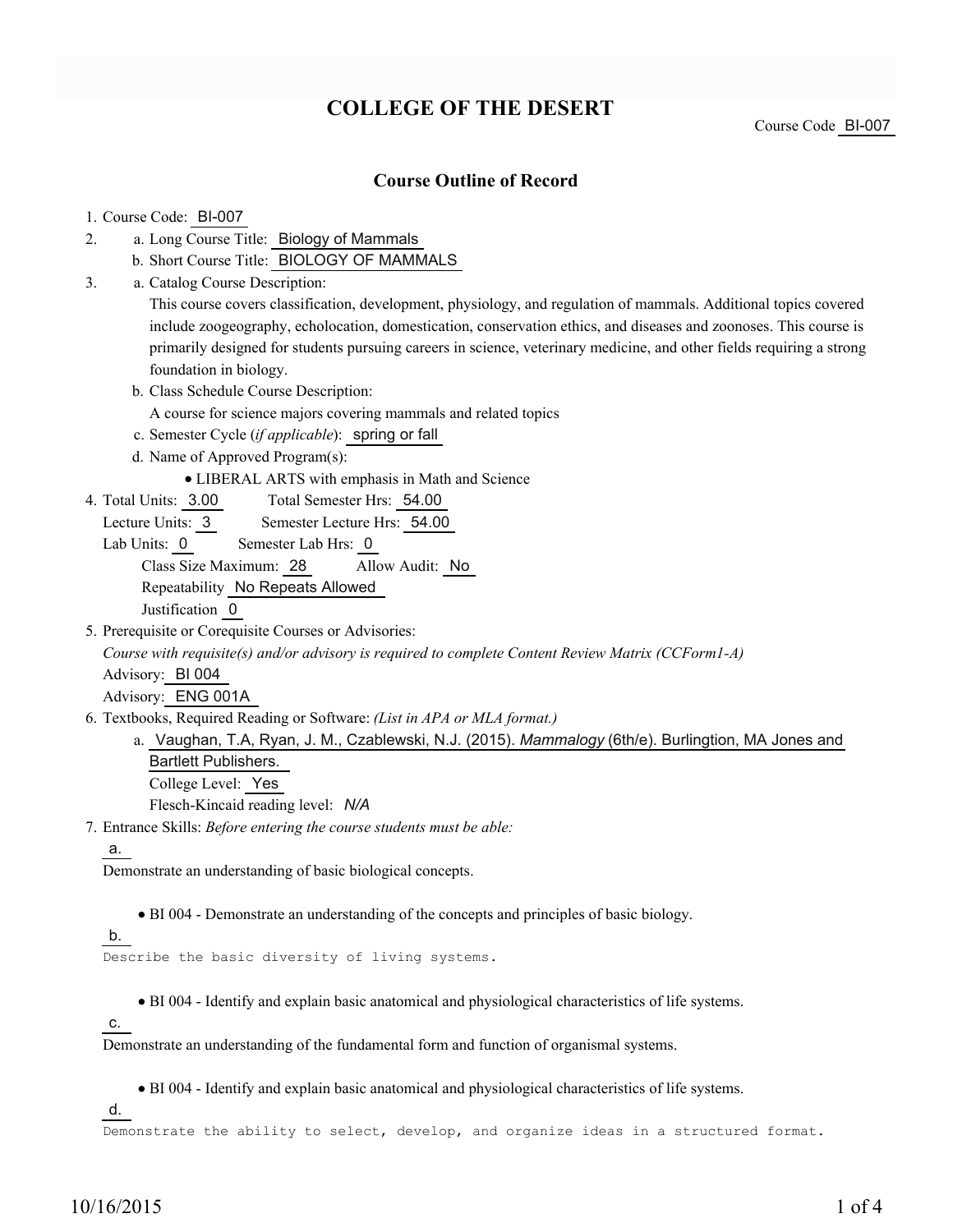## BI 007-Biology of Mammals

- ENG 001A Find, read, analyze, evaluate, interpret, and synthesize outside sources, including online information.
- ENG 001A Develop ideas coherently in writing through the drafting process.
- 8. Course Content and Scope:

#### Lecture:

The diversity within the different orders of mammals.

How reproduction and reproductive cycles occur and differs among mammals.

Distribution of mammals (zoogeography) based on dispersal, evolution, climate, and the island syndrome.

Anatomy and physiology of mammals.

Echolocation in mammals such as bats and whales and dolphins.

Behavior of mammals including activity, foraging, shelter-building, communication, defensive, mating, parental care, and social.

Mammalian conservation and domestication.

Mammalian diseases and zoonoses.

Lab: *(if the "Lab Hours" is greater than zero this is required)*

9. Course Student Learning Outcomes:

1.

Apply the scientific methond concept including the desinging and conducting experiments and testing their hypotheses.

### 2.

Demonstrate the ability to read, understand, and critically review scientific papers.

#### 3.

Distinguish the relationship between structure and function at all levels of mammals, molecular, cellular, and organismal.

### 4.

Evaluate the ecological relationships between mammals and their environments.

### 5.

Describe the relationship between genetics and evolutionary biology.

#### 6.

Evaluate the principles of evolutionary biology and identify the taxonomy and phylogenetic relationships of representative groups of mammals.

10. Course Objectives: Upon completion of this course, students will be able to:

- a. Describe various mammalian classifications and their phylogenetic relationships.
- b. Explain Darwinian evolution including the origins of Darwinian evolution.

c. List and describe the signs of evolution including zoogeography, the fossil record, comparative anatomy, comparative

## 10/16/2015 2 of 4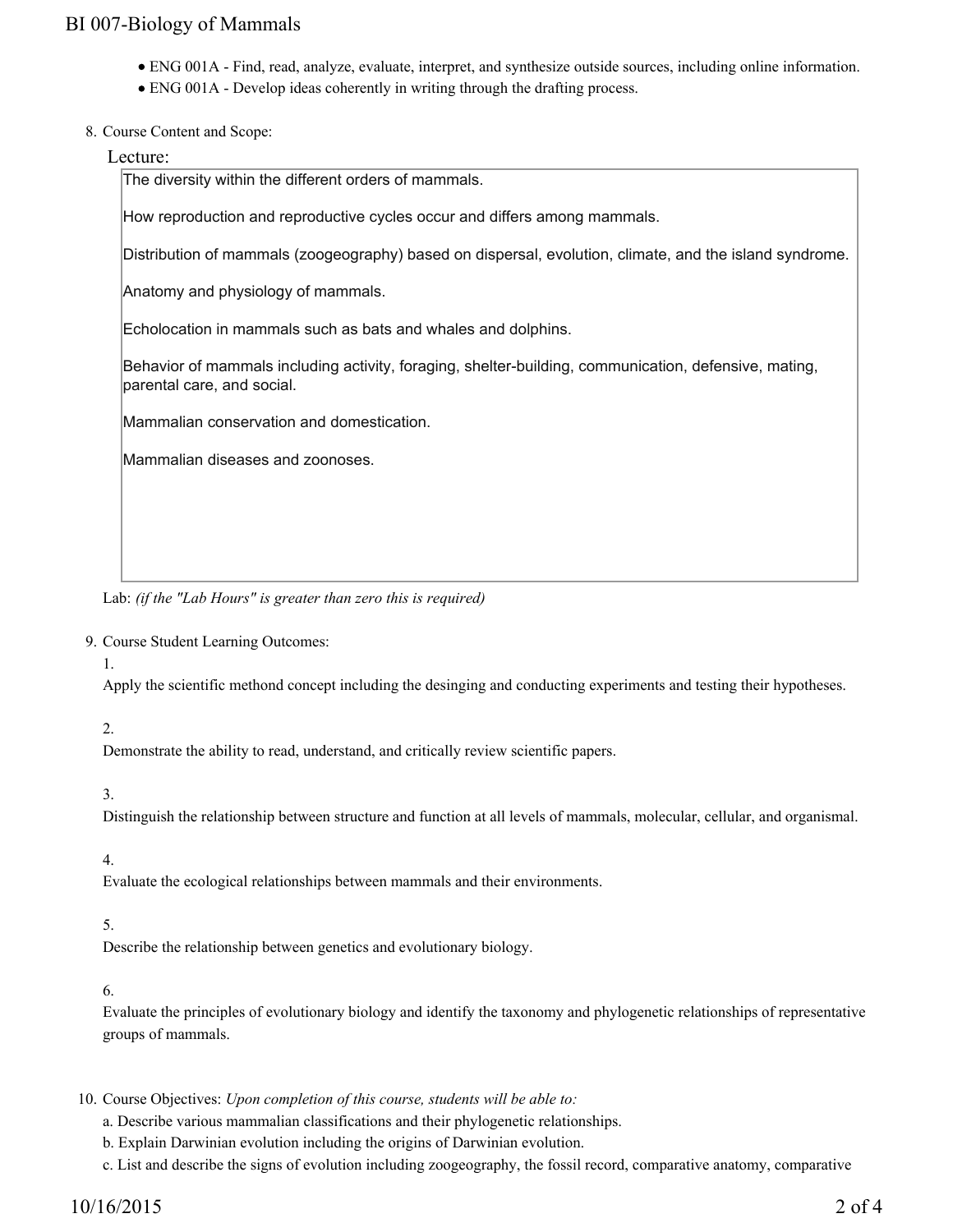## BI 007-Biology of Mammals

embryology, and molecular biology.

d. Evaluate the adaptive nature of organismal systems in various environments and understand the ecological role of several taxons of mammals.

e. Explain the physiology of mammals and how homeostasis is maintained.

f. Describe the body systems, anatomy, and functional physiology of several taxons of mammals.

- 11. Methods of Instruction: *(Integration: Elements should validate parallel course outline elements)* 
	- a. Activity
	- b. Discussion
	- c. Lecture
- 12. Assignments: (List samples of specific activities/assignments students are expected to complete both in and outside of class.) In Class Hours: 54.00

Outside Class Hours: 108.00

- a. In-class Assignments
	- 1. Lecture quizzes and exams.
	- 2. Student presentations.
- b. Out-of-class Assignments
	- 1. Reading assignments in preparation for lecture including textbook and journal articles.
	- 2. Researching organisms and writing report.
- 13. Methods of Evaluating Student Progress: The student will demonstrate proficiency by:
	- Term or research papers
	- Presentations/student demonstration observations
	- True/false/multiple choice examinations
- 14. Methods of Evaluating: Additional Assesment Information:
- 15. Need/Purpose/Rationale -- All courses must meet one or more CCC missions.

PO-GE C1-Natural Sciences

Explain concepts and theories related to physical, chemical, and biological natural phenomena.

Apply the scientific process and its use and limitations in the solution of problems.

Draw a connection between natural sciences and their own lives.

Make critical judgments about the validity of scientific evidence and the applicability of scientific theories.

IO - Scientific Inquiry

Identify components of the scientific method.

 Analyze quantitative and qualitative information to make decisions, judgments, and pose questions. Recognize the utility of the scientific method and its application to real life situations and natural phenomena.

16. Comparable Transfer Course

| <b>University System Campus</b> |                            | <b>Course Number Course Title</b> |                                         | <b>Catalog Year</b> |
|---------------------------------|----------------------------|-----------------------------------|-----------------------------------------|---------------------|
| <b>CSU</b>                      | CSU San Bernadino BIOL 202 |                                   | Biology of Populations                  | 2014-15             |
| UC                              | <b>UC</b> Riverside        | <b>BIOL 211</b>                   | Introduction to Evolution and Diversity | 2014-15             |
| UC                              | <b>UC</b> Riverside        | <b>BIOL 213</b>                   | Introduction to Ecology and Physiology  | 2014-15             |

17. Special Materials and/or Equipment Required of Students:

Required Material? <sup>18.</sup> Materials Fees: